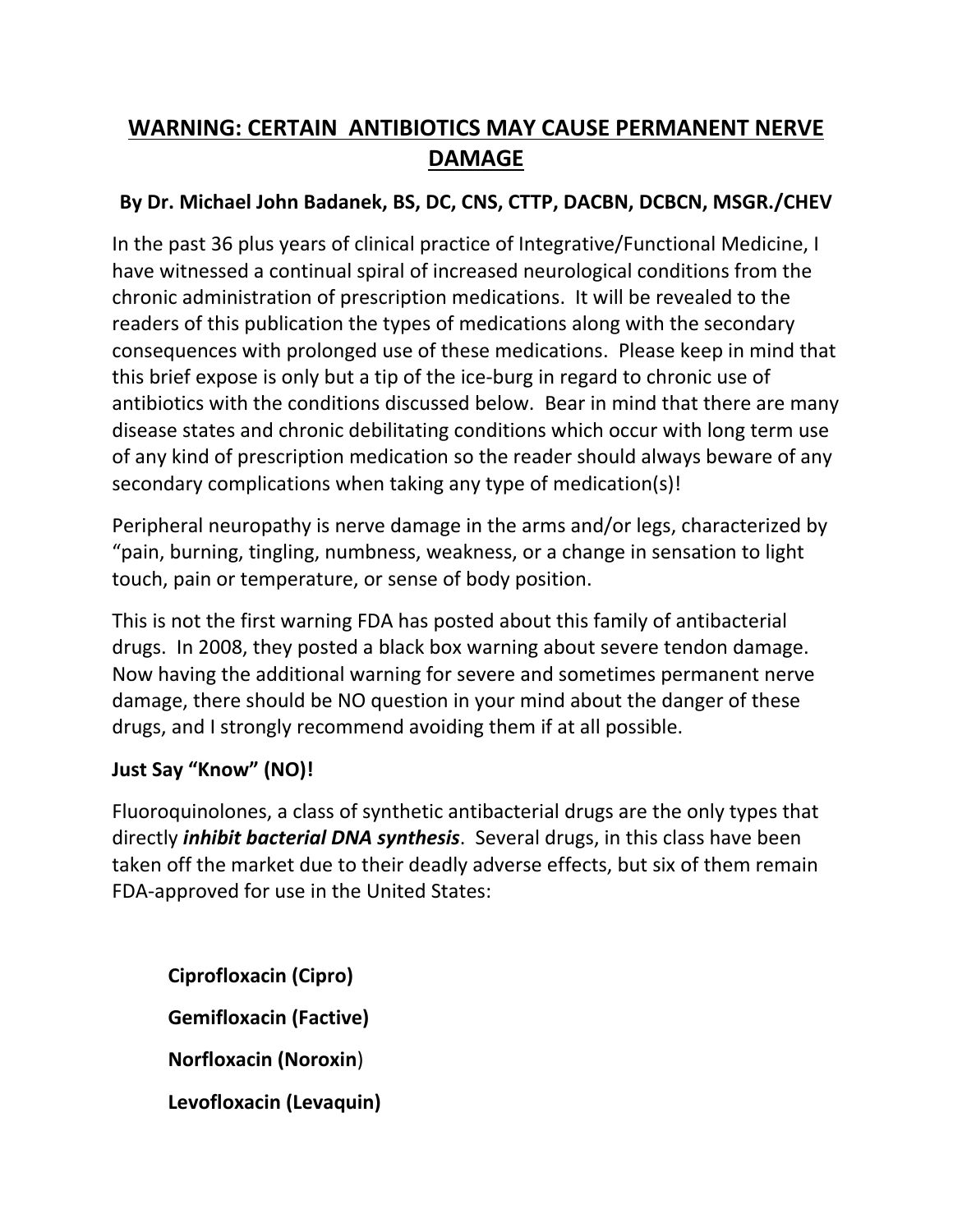# **Moxifloxacin (Avelox) Ofloxacin (Floxin)**

Due to their tremendous health risks, fluoroquinolones should be reserved for treating serious bacterial infections that won't respond to any other treatment when the patient is made fully aware of the potential for serious adverse events. Instead, they're *often inappropriately* prescribed for mild conditions like sinus, urinary tract and ear infections.

In fact, fluoroquinolones are among the most commonly prescribed antibiotics in the United States. I highly recommend you take pause before filling a prescription for these drugs, especially if you have a "routine infection" that has not been treated by other agents that have a safer side effect profile.

You should not expose yourself to this degree of risk unnecessarily! The dangerousness of fluoroquinolones definitely warrants some serious discourse with your health care provider about whether they are really necessary, versus safer treatment options.

Fluoroquinolones may be the *deadliest antibiotics* on the market. Besides *nerve damage,* they have been associated with damage to other body systems, including your musculoskeletal system, eyes and kidneys. What makes these particular drugs so hazardous?

It has to do with the fact that fluoroquinolones are antibiotics whose potency has been "kicked up" by the addition of a fluoride molecule. Fluoride increases permeability, into hard-to-penetrate tissues, such as your brain.

Fluoroquinolones are quinolones with fluoride molecules attached – so they penetrate your blood-brain barrier. This ability to penetrate sensitive tissues is what makes fluoride such a potent neurotoxin, able to get into your brain and damage your central nervous system.

In terms of peripheral neuropathy, the FDA was not exactly quick to take action. Twelve years ago Dr. Jay Cohen documented the following fluoroquinolonesrelated reactions, and as you can see, nervous system problems topped the list. Yet it took more than a decade-and many destroyed lives-for the FDA to take action.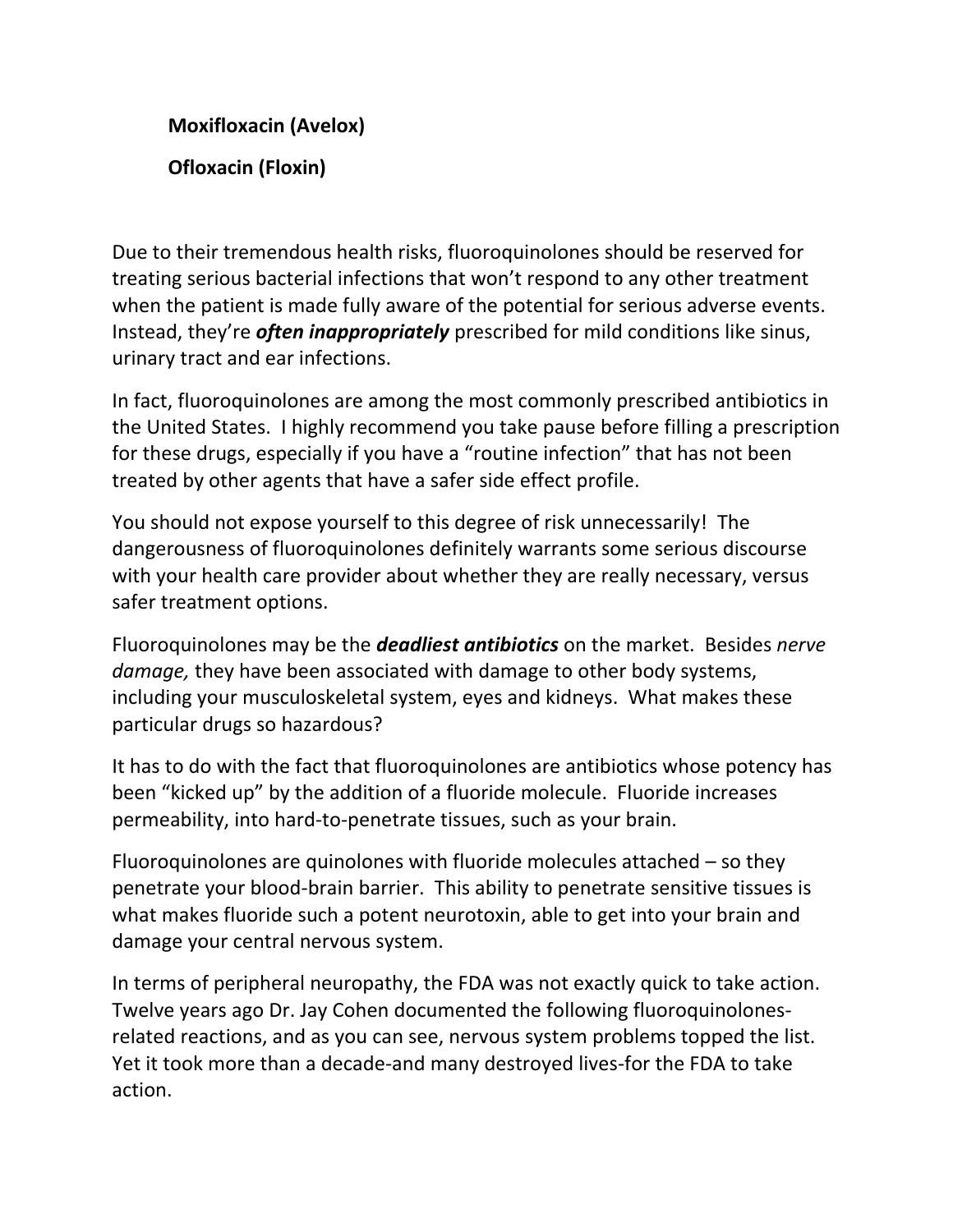**Nervous system symptoms occurred in 91 percent of patients, taking Fluoroquinolones (pain, tingling and numbness, dizziness, malaise, weakness, headaches, anxiety, panic, loss of memory, psychosis)**

**Musculoskeletal symptoms in 73 percent of patients (tendon ruptures, tendonitis, weakness, joint swelling)**

**Sensory symptoms in 42 percent of patients (tinnitus, altered visual, olfactory, and auditory function)**

**Cardiovascular symptoms in 36 percent of patients (tachycardia, shortness of breath, chest pains, palpitations)**

**Skin reactions in 29 percent of patients (rashes, hair loss, sweating, intolerance to heat or cold)**

**Gastrointestinal symptoms in 18 percent of patients (nausea, vomiting, diarrhea, abdominal pain)**

**Levaquin**, the best selling antibiotic in 2010, actually faces thousands of lawsuits per year from people who have been seriously harmed by taking it. The serious reactions reported from Levaquin include:

**Retinal detachment, which can cause blindness Acute kidney failure Brain Fog Depression Hallucinations Psychotic reactions Painful rashes Phototoxicity Nausea and Diarrhea Healing problems Disruptions to blood sugar metabolism Peripheral neuropathy**

**Fluoroquinolones Destroy Collagen**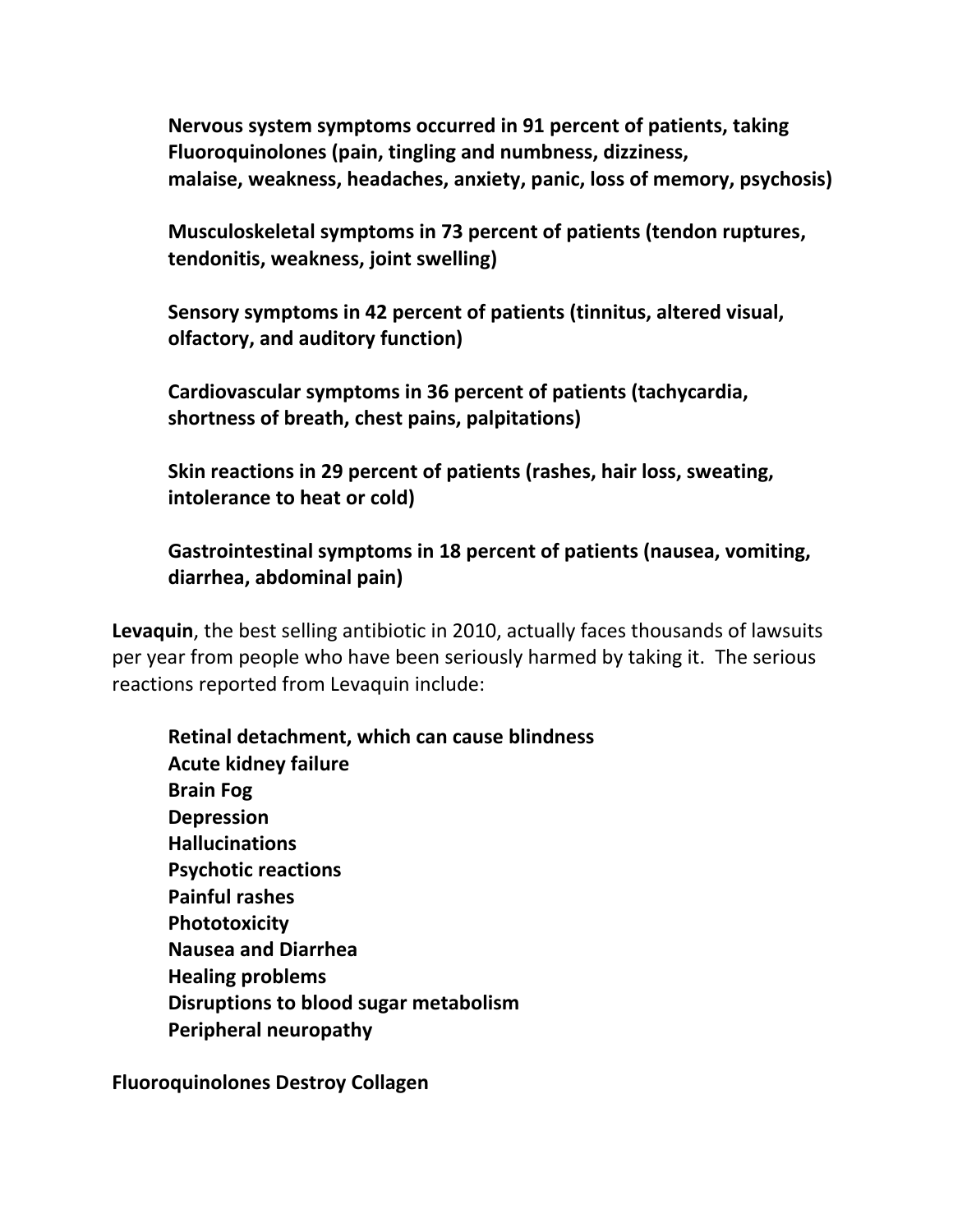Animal studies have shown that fluoroquinolones are directly toxic to collagen synthesis and promote collagen degradation. Fluoride disrupts collagen synthesis, which may be part of the reason that fluoridated pharmaceuticals can damage your muscles, tendons, cartilage, ligaments and other structures.

The fluoroquinolones seem to have an especially detrimental effect on your musculoskeletal system, presumably related to this adverse effect on collagen, which can lead to tendon damage and actual tendon ruptures. This resulted in the FDA's issuing of a black box warning about tendon damage in 2008. Fluoroquinolones are not the only drugs "suped up" by the addition of a fluoride molecule. Prozac (fluoxetine), Prevacid, Baycol, and Daimane (flurazepam) are also fluorinated.

#### **Are We Heading for Even MORE FDA Warnings?**

Two other recent studies may foreshadow even more warnings about fluoroquinolones, in terms of liver toxicity and greater risks for people with diabetes. Are we nearing the time when these drugs should be yanked off pharmacy shelves altogether, rather than just receiving more warnings on their labels?

Moxifloxacin and levofloxacin were found to increase the risk for acute liver toxicity in people age 66 and up. The findings were published in the Canadian Medical Association Journal in August 2012. The authors recommended FDA consider regulatory warnings acute liver toxicity.

Oral fluoroquinolones cause an increased risk of dysglycemia (high blood sugar or low blood sugar reactions) for those with diabetes, according to a study in the August 14, 2013 issue of Clinical Infectious Diseases.

Fluoroquinolone Antibiotic Resistance is Much Greater than Predicted

Fluoroquinolones contribute to the creation of antibiotic-resistant bacteria to a much greater degree than experts predicted, according to a report in Frontiers of Microbiology.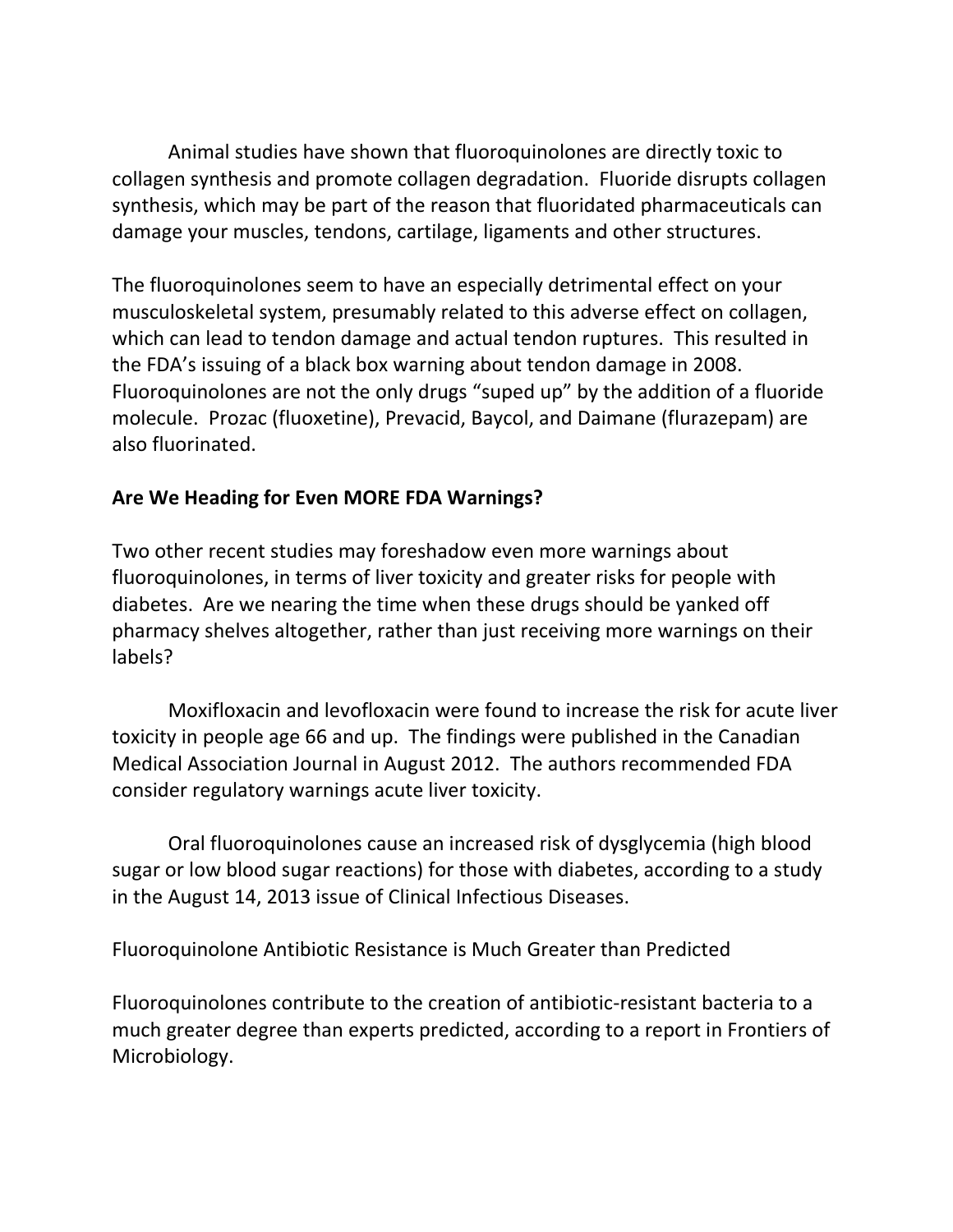Since quinolones are synthetic antibiotics, it was predicted that mutations in target genes would be the only mechanisms through which resistance could be acquired, because there will not be quinolone-resistance genes in nature. Contrary to this prediction, a variety of elements ranging from efflux pumps, target-protecting proteins and even quinolone-modifying enzymes have been shown to contribute to quinolone resistance. The finding of some of these elements in plasmids indicates that quinolone resistance can be transferable,

Failure to predict the development of quinolone resistance reinforces the need of taking into consideration the wide plasticity of biological systems for future predictions. This plasticity allows pathogens to deal with toxic compounds, including those with a synthetic origin as quinolones.

Not only are these antibiotics overused in people, but also in livestock (cows, pigs, chickens, turkeys and in our canine and feline companions. Every year in the US, 29 million pounds of antibiotics – more than 70 percent of the total antibiotic production – are fed to livestock for nontherapeutic purposes , such as growth promotion. These antibiotics are passed on to you in the meat and dairy you consume.

Overuse of various antibiotics has been linked to antibiotic resistant infections like methicillin-resistant Staphylococcus aureus (MRSA), vancomycin-resistant enterococci (VRE) and the potentially life-threatening diarrhea caused by Clostridium difficile (C. diff). According to some research, being given fluoroquinolones is the most important risk factor in developing Clostridium difficile – associated diarrhea (CDAD)

The documentary "Rise of the Superbugs" details why antibiotic overuse is leading to the emergence of nightmare bacteria that have developed near-total resistance to today's antibiotics. Even gonorrhea and tuberculosis bacteria now have resistant strains. Again, a large part of the problem is that these drugs, which should be reserved for life-threatening infections that cannot otherwise be treated, are being vastly overprescribed. Physicians who prescribe in this manner are essentially trying to kill mosquitos with a stick of dynamite – with collateral damage as described throughout this article.